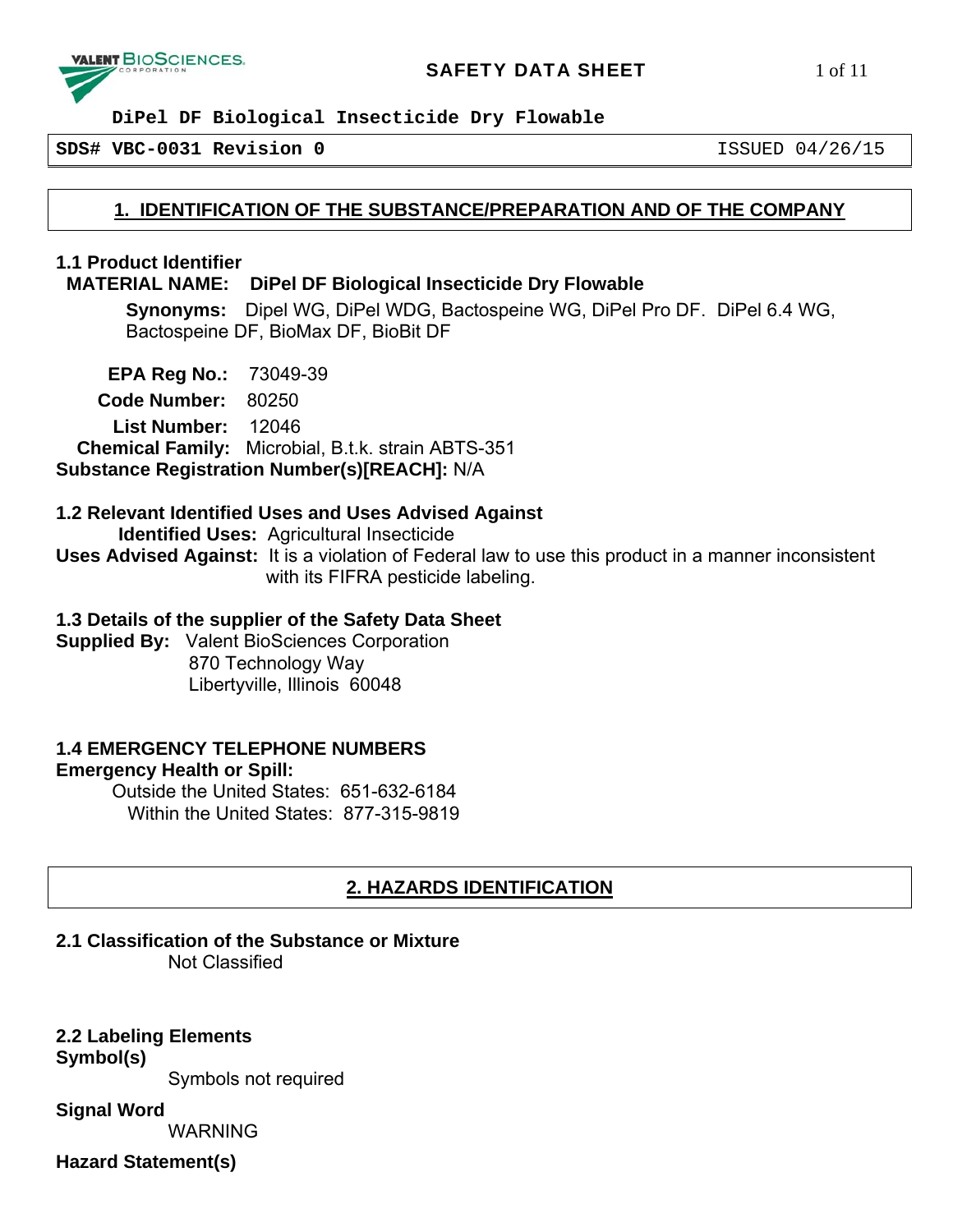

# **SAFETY DATA SHEET** 2 of 11

#### **DiPel DF Biological Insecticide Dry Flowable**

**SDS# VBC-0031 Revision 0** ISSUED 04/26/15

None

#### **Precautionary Statement:**

#### **Prevention**

 Avoid breathing dust /mistspray Wash thoroughly after handling Contaminated work clothing should not be allowed out of the workplace Wear protective clothing/eye protection/face protection Avoid release to the environment

#### **Response**

IF IN EYES: Rinse cautiously with water for several minutes. Remove contact lenses, if present and easy to do. Continue rinsing. If eye irritation persists: Get medical advice/ attention. IF ON SKIN: Wash with soap and water. Take off contaminated clothing and wash it before reuse.

#### **Disposal**

Dispose of contents/container in accordance with local/regional/national regulations.

#### **Safety**

Avoid contact with skin and eyes

In case of contact with skin or eyes, rinse immediately w/ plenty of water and seek medical advice.

Wear suitable protective clothing and eye/face protection

#### **2.3 Other Hazards**

None identified.

# **3. COMPOSITION/INFORMATION ON INGREDIENTS**

| CAS#                | <b>Component Name</b>          | EC No. | (Classification) | <b>Percent</b> |
|---------------------|--------------------------------|--------|------------------|----------------|
| 68038-71-1          | <b>Btk Fermentation solids</b> |        | Not classified   | 54.0           |
| <b>Trade Secret</b> | Other ingredients              |        | Not classified   | 46.0           |
|                     |                                |        |                  |                |

# **4. FIRST AID MEASURES**

#### **4.1 Description of First Aid Measures**

**GENERAL:** In all cases of doubt, seek medical attention.

**EYES:** Remove from source of exposure. Flush with copious amounts of water. Remove contact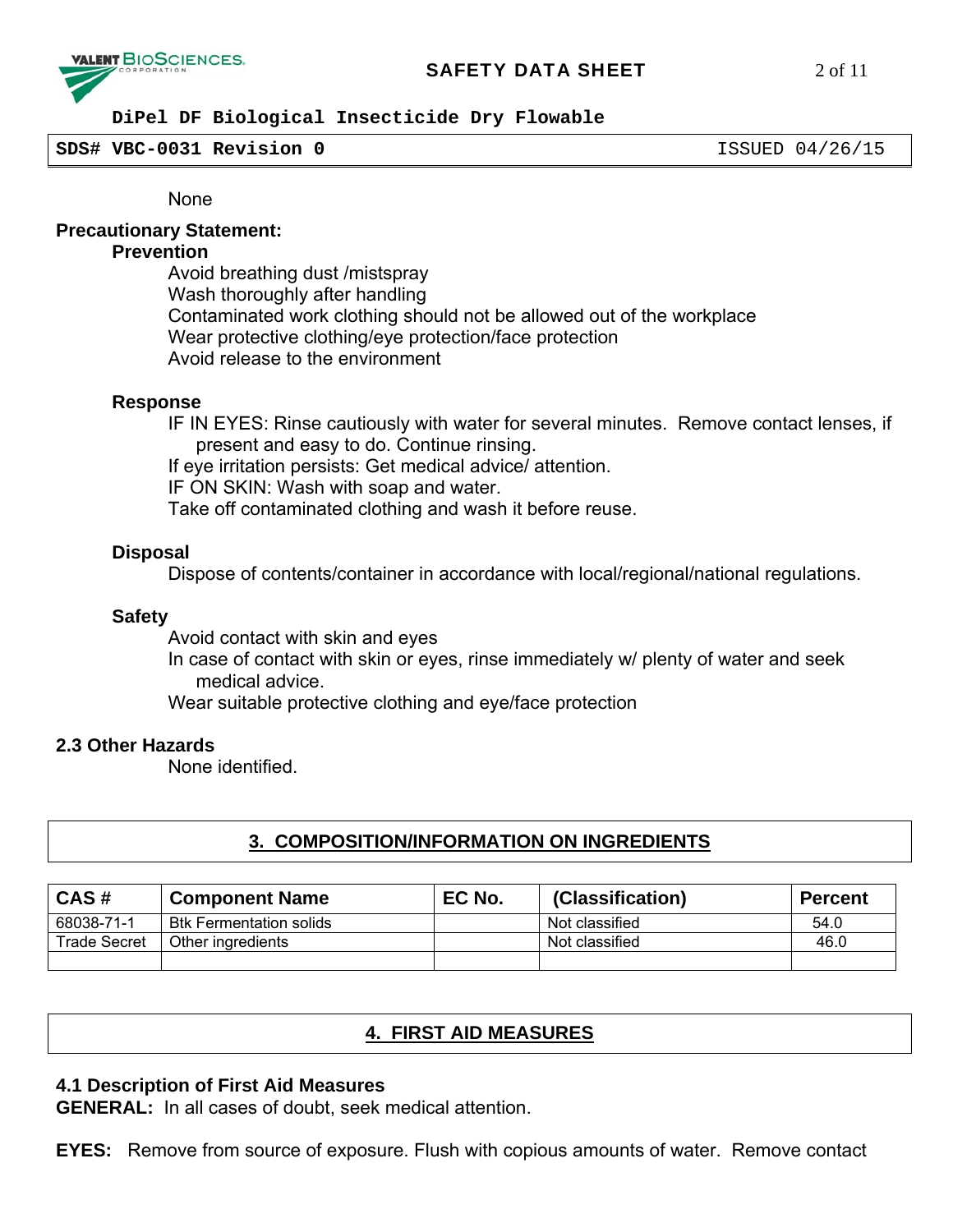

**SDS# VBC-0031 Revision 0** ISSUED 04/26/15

lenses, if present and easy to do, after the first 5 minutes, then continue rinsing. If irritation persists or signs of toxicity occur, seek medical attention. Provide symptomatic /supportive care as necessary.

- **SKIN:** Remove from source of exposure. Take off contaminated clothing. Flush with copious amounts of water. Cover irritated skin with an emollient. If irritation persists or signs of toxicity occur, seek medical attention. Provide symptomatic/supportive care as necessary.
- **INGESTION:** Remove from source of exposure. Move person to fresh air. Do NOT induce vomiting. Give large quantities of water. If signs of toxicity occur, seek medical attention. Provide symptomatic /supportive care as necessary.
- **INHALATION:** Remove from source of exposure. If signs of toxicity occur, seek medical attention. Provide symptomatic/supportive care as necessary. If person is not breathing, call 911, then give artificial respiration.
- **4.2 Most important Symptoms and Effects, both Acute and Delayed Acute**

Eye irritation, skin sensitization

#### **Delayed**

No information on significant adverse effects

# **4.3 Indication of any Immediate Medical Attention and Special Treatment Needed**

Treat symptomatically and supportively

# **5. FIRE FIGHTING PROCEDURES**

#### **5.1 Extinguisher Media**

#### **Suitable Extinguisher Media**

Dry chemical, water spray, foam or carbon dioxide. Use appropriate medium for the underlying cause of the fire.

# **Unsuitable Extinguisher Media**

None known

# **5.2 Specific Hazards Arising from the Chemical**

None known

**Thermal decomposition products** 

Carbon oxides, nitrogen oxides

## **5.3 Advice to Firefighters Fire Fighting Measures**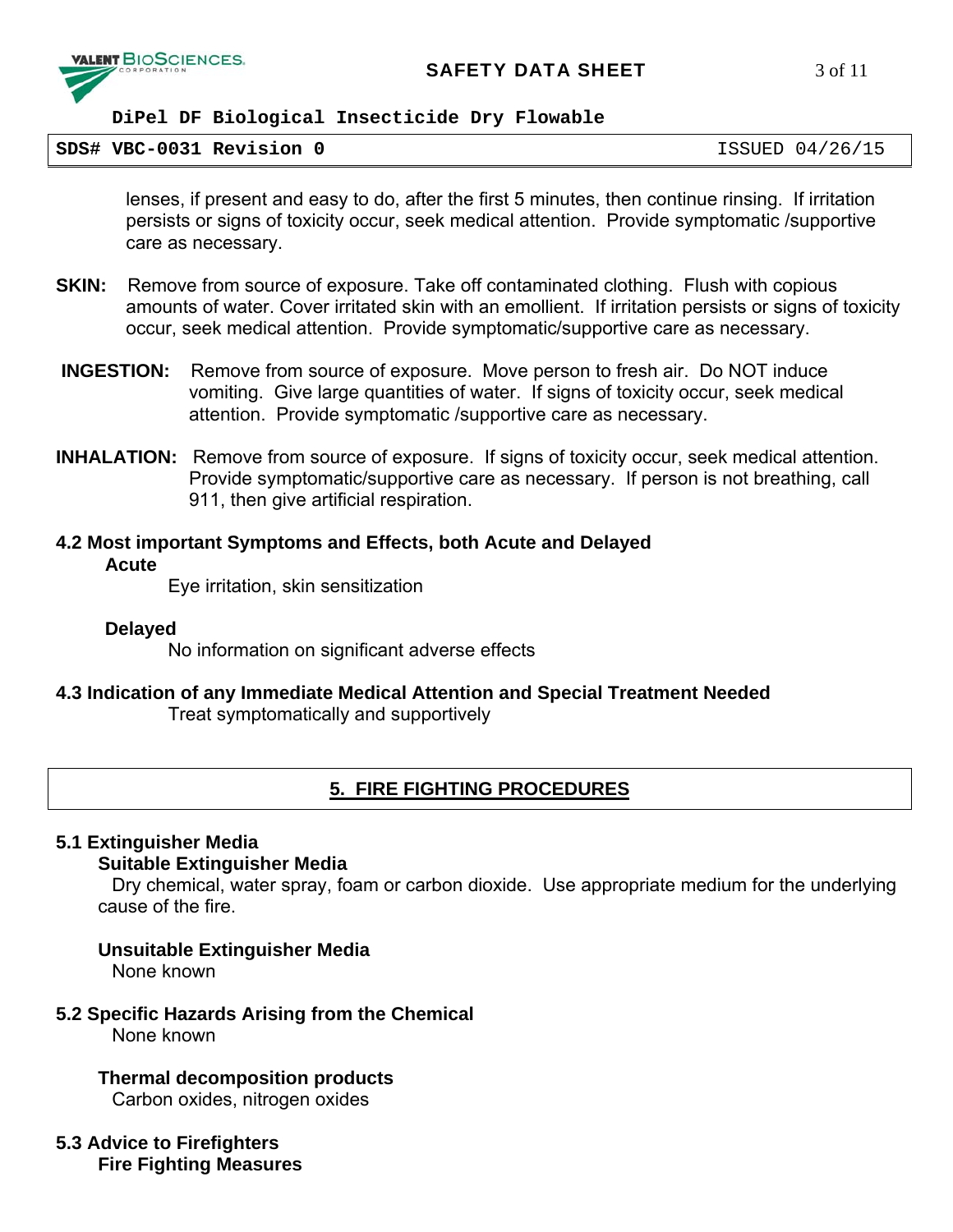

#### **SDS# VBC-0031 Revision 0** ISSUED 04/26/15

Areas containing this material should have fire-safe practices and electrical equipment in accordance with applicable governmental regulations for products with the flashpoint as shown in Section 9 (Physical and Chemical Properties).

### **Protective Equipment and precautions for firefighters**

Fire fighter should wear full-face, self-contained breathing apparatus and impervious protective clothing. Fire fighters should avoid inhaling combustion products. See Section 8 (Exposure Controls / Personal Protection)

#### **Fire & Explosive hazard**

Not expected to be flammable.

# **6. ACCIDENTAL RELEASE MEASURES**

# **6.1 Personal Precautions, Protective Equipment and Emergency Procedures**

Use in a well-ventilated area. Respiratory protection is not needed during normal product use. Wear eye protection appropriate to handling activities. Wear impervious gloves. Wear appropriate body coverings if contact may occur. Where exposure level is not known, wear respirator protection suitable for expected level of exposure, in addition to the personal protection as recommended in Section 8.

# **6.2 Environmental Precautions**

Keep out of drains, sewers, ditches and waterways. Avoid runoff to waterways and sewers.

# **6.3 Methods and Materials for Containment and Cleaning Up**

Ventilate area. Wear appropriate personal protective equipment. Recover product with inert material (earth, sand, vermiculite), place into appropriate container for disposal. Do not flush to sewer.

# **6.4 Reference to Other Sections**

See Section 7 for Handling Procedures. See Section 8 for Personal Protective Equipment recommendations. See Section 13 for Disposal Considerations.

US Regulations may require reporting spills of hazardous materials: See Section 15: REGULATORY INFORMATION for details on reportable quantities, if any.

# **7. HANDLING AND STORAGE**

# **7.1 Precautions for Safe handling**

Ventilate. Avoid breathing dust or vapor Avoid contact with eyes, skin or clothing. Wash thoroughly after handling. Do not eat drink or smoke while working with product, obey reasonable safety precautions and practice good housekeeping. For filling operations respiratory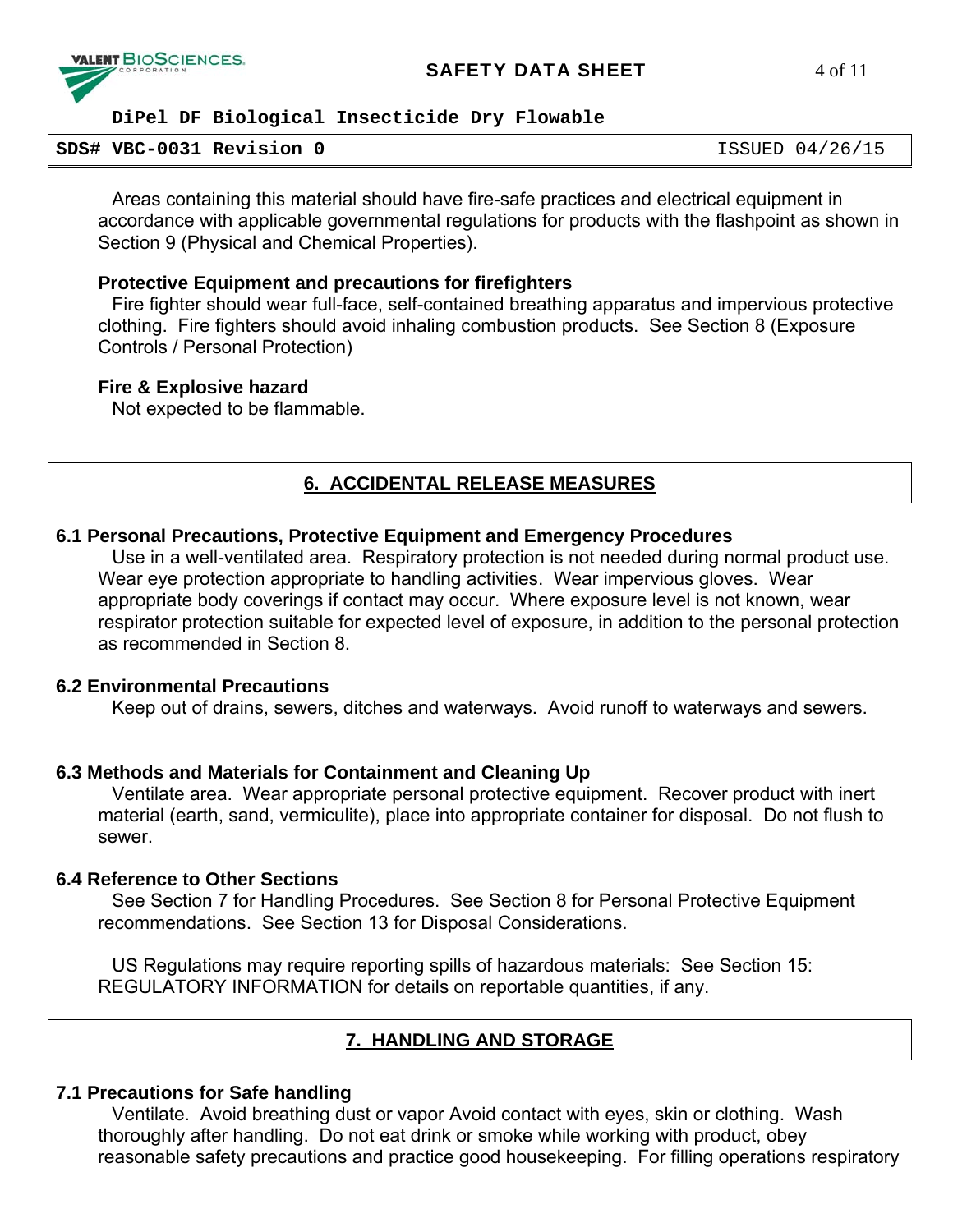

#### **SDS# VBC-0031 Revision 0** ISSUED 04/26/15

protection may be recommended particularly in enclosed areas.

#### **7.2 Conditions for Safe Storage, Including Incompatibilities**

Protect against physical damage. Close containers of unused material. Store in a dry, cool, ventilated place, away from direct sunlight.

#### **Incompatibilities**

None Known

#### **7.3 Specific End Use(s)**

Agricultural insecticide.

# **8. EXPOSURE CONTROLS/PERSONAL PROTECTION**

## **8.1 Control Parameters**

#### **Component Exposure Limits**

None

#### **Derived No Effect Levels (DNELs)**

No DNELs available

#### **Predicted No Effect Concentrations (PNECs)**

No PNECs available

#### **8.2 Exposure Controls**

#### **Appropriate Engineering Controls**

Provide general ventilation. Where adequate general ventilation is unavailable use process enclosure, local exhaust ventilation, or other engineering controls

#### **SKIN PROTECTION:**

Wear protective clothing, including boots and gloves. Wear gloves made of Latex or other impervious materials. Wash thoroughly with soap and water after handling.

#### **EYE PROTECTION:**

Wear goggles, safety glasses with side shields or full-face shield when splashing or spraying of materials is likely.

## **RESPIRATORY PROTECTION:**

For filling operations if dust/mist is produced respiratory protection is recommended or where respiratory protection is warranted, use dust/mist filtering respirator (MSHA/NIOSH approved number prefix TC-21C or a NIOSH approved respirator with any N, P, R or HE filter). Wash thoroughly with soap and water after handling.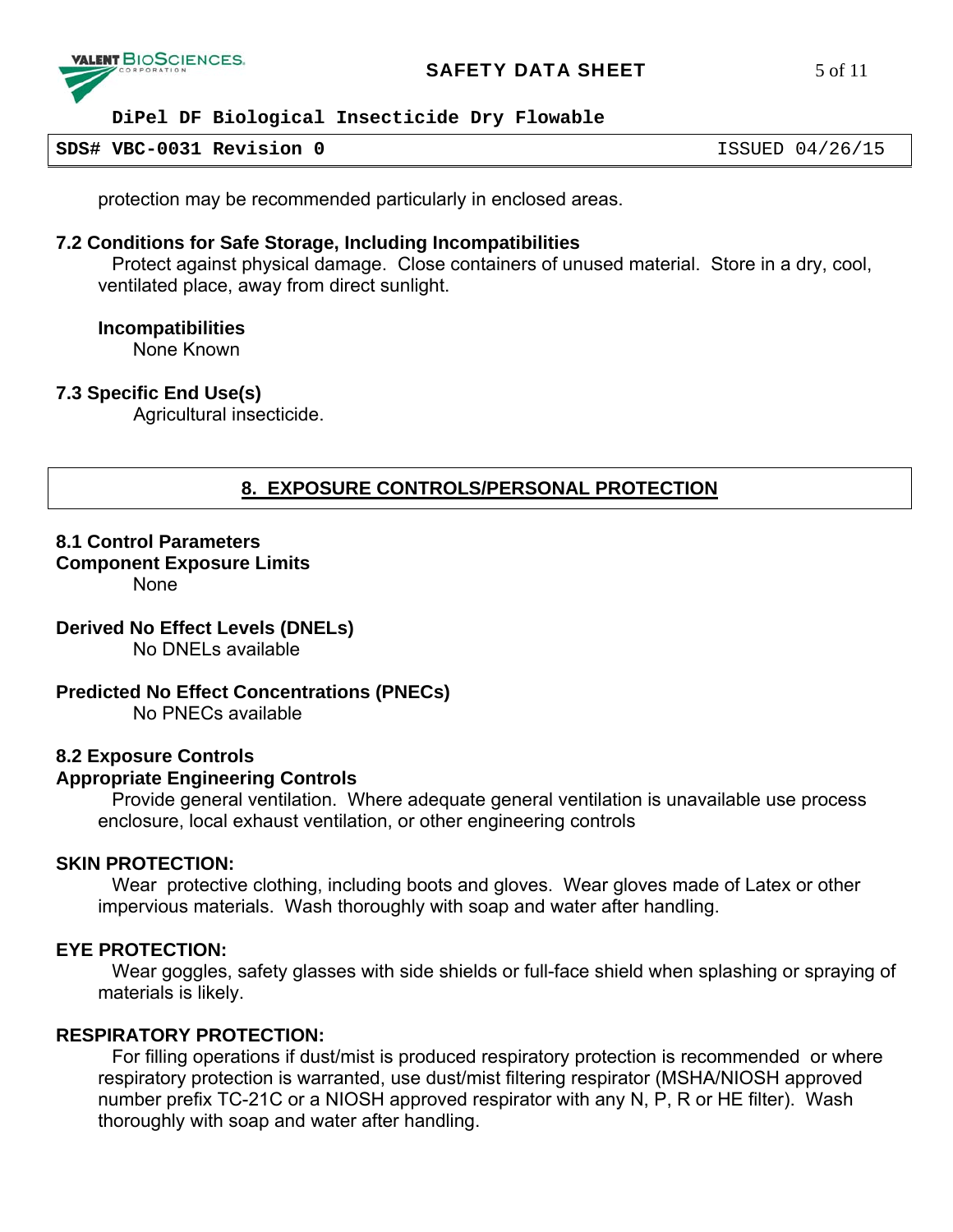

**SDS# VBC-0031 Revision 0** ISSUED 04/26/15

# **9. PHYSICAL AND CHEMICAL PROPERTIES**

## **9.1 Information on Basic Physical and Chemical Properties**

| Appearance:                     | Granule, yellow to brown     | Odor:                      | Organic/Malt         |
|---------------------------------|------------------------------|----------------------------|----------------------|
| pH:                             | $\approx$ 4.1 (10% dilution) | Odor Threshold:            | Not determined       |
| Melting Point:                  | Not Applicable               | <b>Boiling Point:</b>      | Not Determined       |
| Specific Gravity:               | Not Determined               | Solubility $(H2O)$ :       | Not Determined       |
| Octanol/H <sub>2</sub> O Coeff: | Not Determined               | <b>Bulk Density:</b>       | $0.473 \pm 0.1$ g/ml |
| Molecular Weight:               | Not Applicable               | <b>Evaporation Rate:</b>   | Not Applicable       |
| Auto Ignition:                  | Not Determined               | Decomposition Temp.:       | Not Determined       |
| Flash Point:                    | Not Determined               | LFL:                       | Not Determined       |
| Vapor Density:                  | Not Determined               | UFL:                       | Not Determined       |
| VOC:                            | Solid                        | Vapor Pressure:            | Not Determined       |
| Kinematic Viscosity:            | Not Determined               | <b>Flammability Class:</b> | Not flammable        |
|                                 |                              |                            |                      |

# **10. CHEMICAL STABILITY AND REACTIVITY**

#### **10.1 Reactivity**

Material does not pose a significant reactivity hazard.

#### **10.2 Chemical Stability**

Stable under ordinary conditions of use and storage. Spontaneous reaction not possible.

#### **10.3 Possibility of Hazardous Reactions**

Does not undergo hazardous polymerization

**10.4 Conditions to Avoid** 

None known

**10.5 Incompatible Materials** 

None known

#### **10.6 Hazardous Decomposition Products**

Carbon oxides and unidentified organic compounds.

# **11. TOXICOLOGICAL INFORMATION**

#### **11.1 Information on Toxicological Effects**  Likely Routes of Exposure

Inhalation: Yes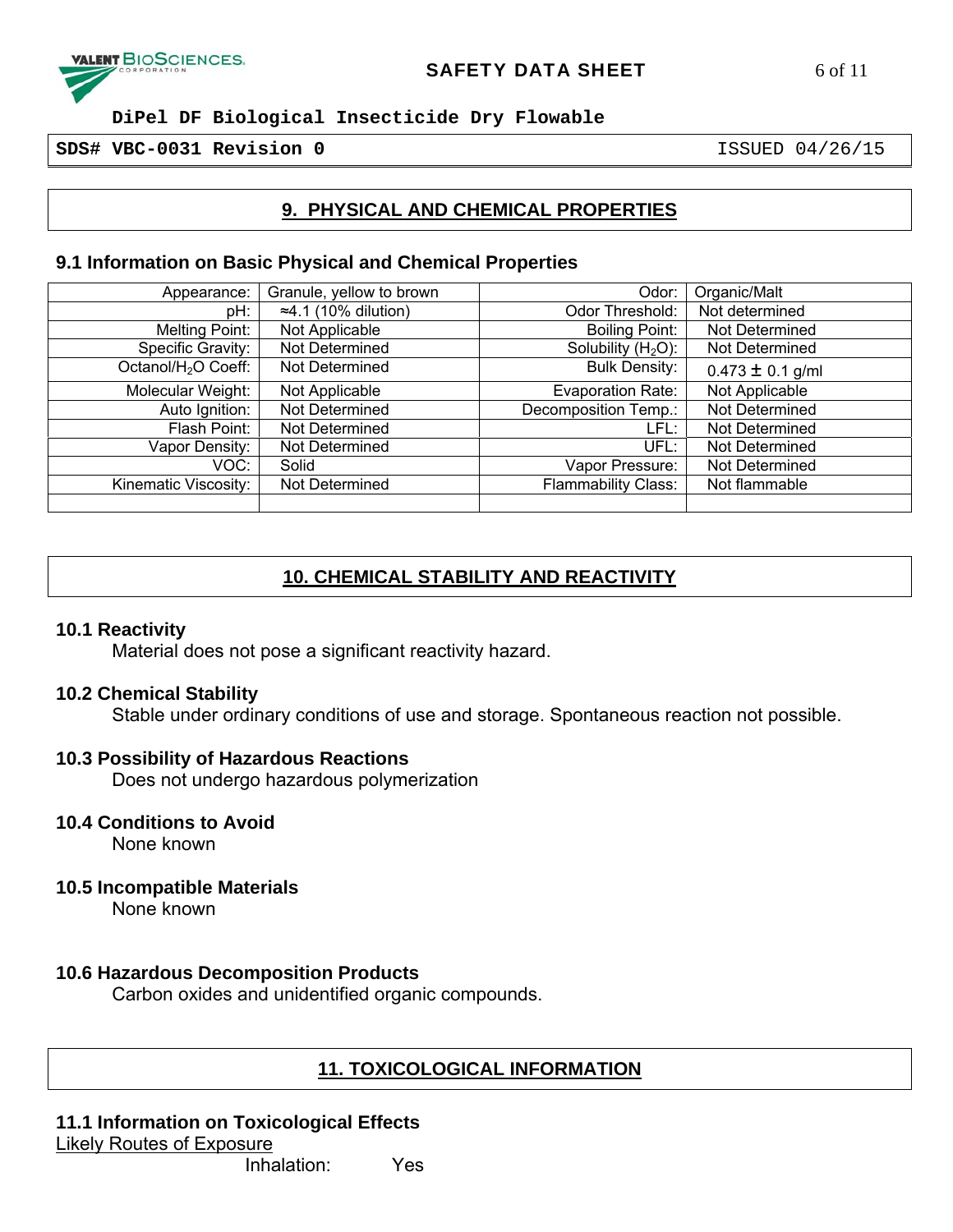

# **SAFETY DATA SHEET** 7 of 11

 **DiPel DF Biological Insecticide Dry Flowable** 

**SDS# VBC-0031 Revision 0** ISSUED 04/26/15

Eye Contact: Yes Skin Contact: Yes Ingestion: Not likely

Product (or TGAI where noted) Toxicology

| <b>Acute Effects</b>          |                                                                            |
|-------------------------------|----------------------------------------------------------------------------|
|                               | Oral Toxicity: $LD_{50} > 5,050$ mg/kg (rat) [EPA Toxicity Category IV]    |
|                               | Dermal Toxicity: $LD_{50} > 2,020$ mg/kg (rabbit)                          |
|                               | Inhalation Toxicity: Not able to generate sufficient product into the air  |
| Corrosiveness: Not corrosive. |                                                                            |
|                               | Dermal Irritation: Mild to slightly-irritating, JEPA Toxicity Category IV] |
|                               | Ocular Irritation: mildly-irritating, (MMTS 14.5, cleared by day-7)        |
|                               | Dermal Sensitization: not a sensitizer (guinea pig)                        |

 Mutagenicity Information: Components of this product are not listed as mutagens. Carcinogenicity Information: Components of this product are not listed as carcinogenic by NTP, IARC or OSHA. Developmental/Reproductive Toxicity: This material is not teratogenic Special Target Organ: Eye and mucus membrane Irritation. Aspiration Hazard: Not Applicable Repeat Dose Studies: Not Applicable, Acute Toxicity testing was all negative

# **12. ECOLOGICAL INFORMATION**

# **12.1 Ecotoxicity (Data for a Concentrated Technical Powder)**

Do not allow into waterways or lakes.

Fish:  $LC_{50}$  >2.87 x 10<sup>7</sup> cfu/L (96-H, Rainbow Trout) Bird:  $LC_{50}$  > mg/kg (6.2 x 1011 cfu/kg) (Acute Oral - Bobwhite Quail)  $LC_{50}$  >2857 mg/kg (5.7 x 10<sup>10</sup> cfu/kg) each day for 5 days (Sub-Acute Oral (dietary) - Bobwhite Quail) Invertebrates:  $EC_{50}$  >50 mg/L (48-Hr) (Daphnia) 21-day NOEC >5.0 mg/L (Daphnia) Honeybee: Essentially Nontoxic to honeybee

# **12.2 Persistence and Degradability**

No data available

# **12.3 Bioaccumulation potential**

No data available

# **12.4 Mobility in Soil**

No data available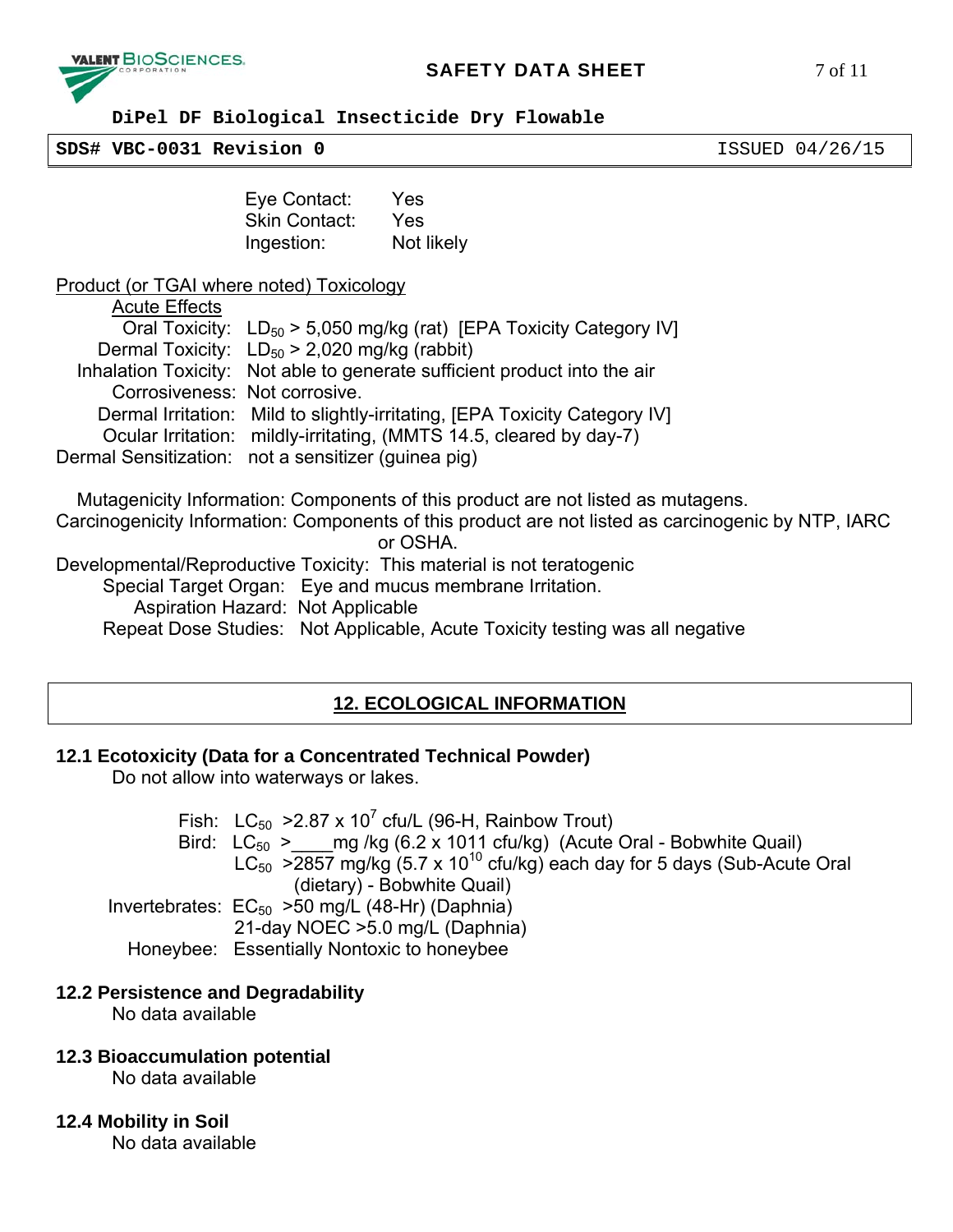

#### **SAFETY DATA SHEET** 8 of 11

## **DiPel DF Biological Insecticide Dry Flowable**

**SDS# VBC-0031 Revision 0** ISSUED 04/26/15

# **12.5 Results of PBT and vPvB assessment**

Assessments not performed

#### **12.6 Other adverse effects**

None known

# **13. DISPOSAL CONSIDERATIONS**

#### **13.1 Waste Disposal Methods**

Dispose of product in accordance with federal, state, provincial, and local regulations. Prevent contamination of environment by wastes.

#### US EPA WASTE NUMBER & DESCRIPTIONS:

There is no applicable EPA waste number. This product, if discarded, is not expected to be a characteristic or listed hazardous waste.

### **14. TRANSPORTATION INFORMATION**

DOT STATUS: Not Regulated as Hazardous by DOT UN PROPER SHIPPING NAME: () HAZARD CLASS: UN NUMBER: PACKING GROUP: MARINE POLLUTANT: FREIGHT CLASSIFICATION: Insecticide, N.O.S.

 IATA/ICA0 STATUS: Not Regulated PROPER SHIPPING NAME: () HAZARD CLASS: UN NUMBER: PACKING GROUP: REPORTABLE QUANTITY:

IMO STATUS: Not Regulated PROPER SHIPPING NAME: () HAZARD CLASS: UN NUMBER: PACKING GROUP: REPORTABLE QUANTITY: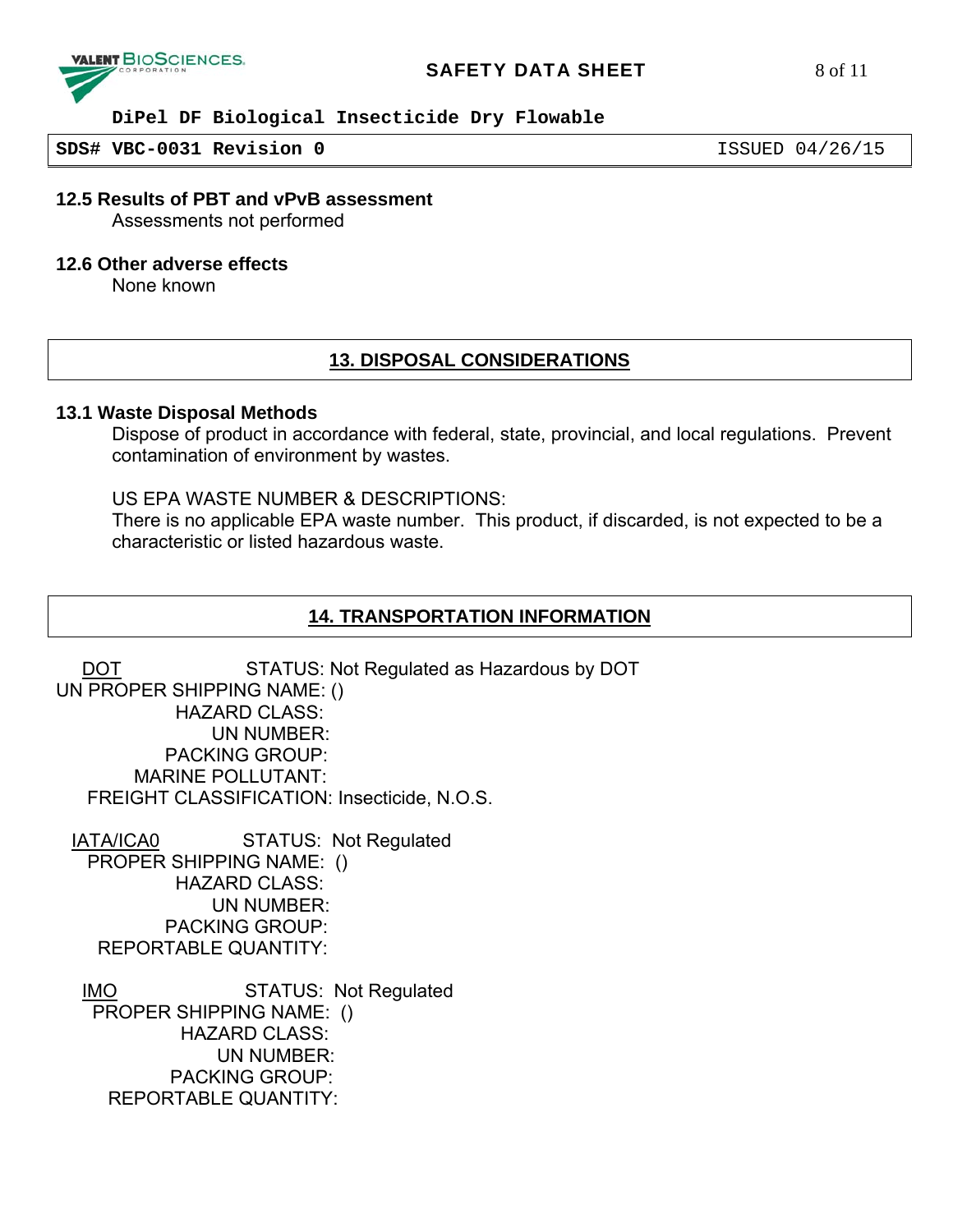

#### **SDS# VBC-0031 Revision 0** ISSUED 04/26/15

# **15. REGULATORY INFORMATION**

### **15.1 Safety, Health and Environmental Regulations / Specific Legislation**

TSCA STATUS: Exempt

CERCLA STATUS: Not regulated as hazardous

 SARA STATUS: Acute: No Chronic: No Fire: No CDT: No RCRA STATUS: Not regulated as hazardous

State Right-To-Know: Not Listed

Consult applicable national, state provincial or local laws to determine regulations, laws or ordinances which may be applicable.

OSHA HAZARD COMMUNICATION STANDARD: Not defined by the OSHA Hazard Communication Standard, 29 CFR

#### **15.2 EPA Pesticide Regulations**

 EPA Registration Number: 73049-12 EPA Pesticide Label signal word: CAUTION

Product must have EPA Approved Pesticide Label attached to or accompanying all containers.

This chemical is a pesticide product registered by the United States Environmental Protection Agency and is subject to certain labeling requirements under federal pesticide law. These requirements differ from the classification criteria and hazard information required for safety data sheets (SDS), and for workplace labels of non-pesticide chemicals. The hazard information required on the pesticide label is reproduced below. The pesticide label also includes other important information, including directions and limitations for its use.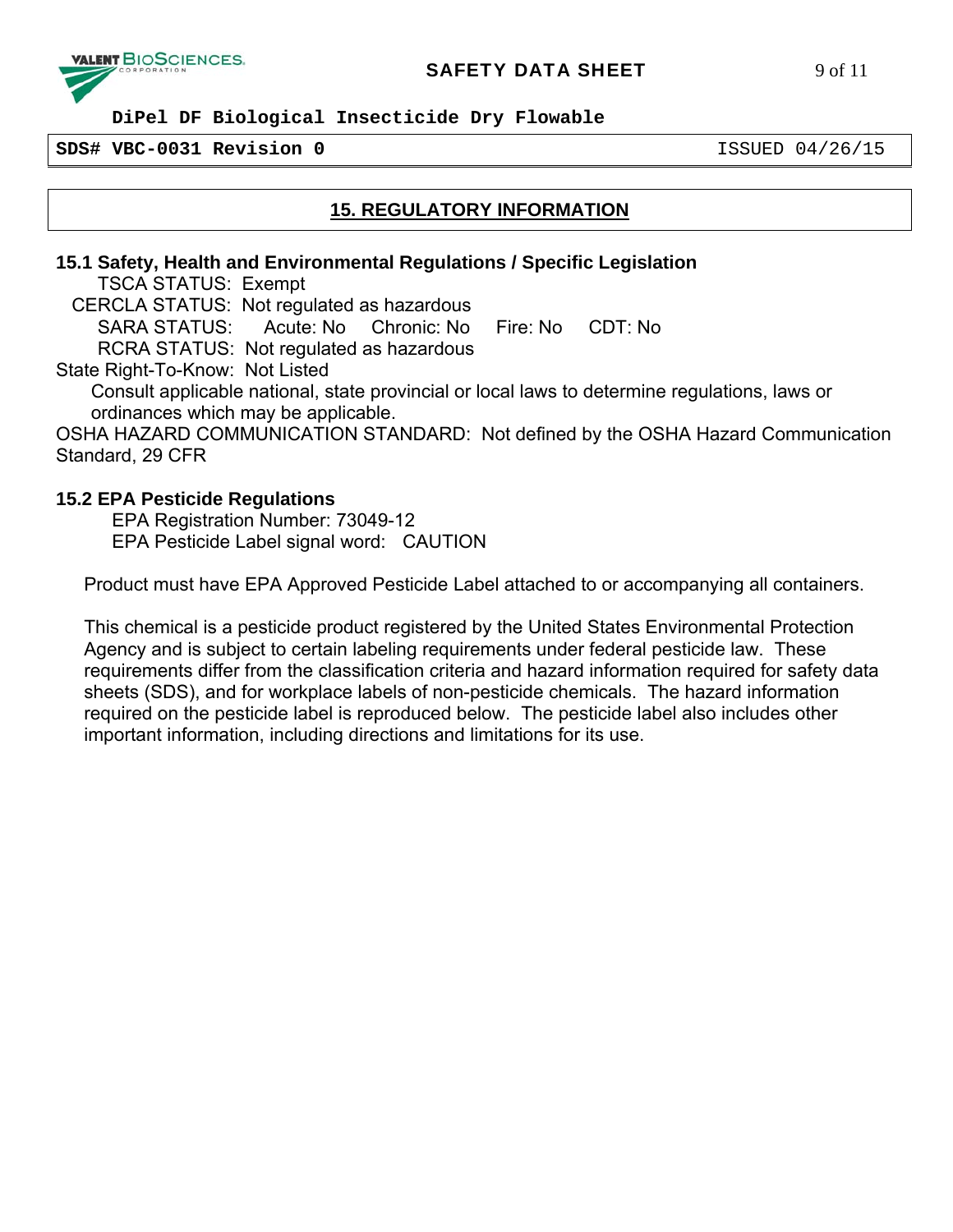

**SDS# VBC-0031 Revision 0** ISSUED 04/26/15

#### **PRECAUTIONARY STATEMENTS HAZARDS TO HUMANS AND DOMESTIC ANIMALS CAUTION**

Harmful if inhaled or absorbed through the skin. Causes moderate eye irritation. Avoid breathing dust or spray mist. Avoid contact with skin, eyes, or clothing. Wash thoroughly with soap and water after handling and before eating, drinking, chewing gum, using tobacco or using the toliet. Remove contaminated clothing and wash before reuse.

#### **STORAGE AND DISPOSAL**

Do not contaminate water, food or feed by storage or disposal.

**Pesticide Storage:** Reclose containers of unused DiPel® DF. Store in a dry place inaccessible to children and out of sunlight.

**Pesticide Disposal:** Do not contaminate food or feed by disposal. Wastes resulting from the use of this product may be disposed of on site or at an approved waste disposal facility.

**Container Disposal:** Nonrefillable container. Do not reuse or refill this container. Completely empty bag into application equipment by shaking and tapping sides and bottom to loosen clinging particles. Offer for recycling, if available, or dispose of empty bag in a sanitary landfill or by incineration. Do not burn, unless allowed by State and local ordinances.

# **16. OTHER INFORMATION**

| <b>NFPA Hazard Ratings</b><br>Health:<br>Flammability:<br>Instability: | 1<br>0<br>0                         | <b>HMIS Hazard Ratings</b><br>Health:<br>Flammability:<br>Instability: | -1<br>0<br>- 0 |                                                            | $0 =$ Minimal<br>$1 =$ Slight<br>$2 =$ Moderate<br>$3$ = Serious<br>$4$ = Extreme |
|------------------------------------------------------------------------|-------------------------------------|------------------------------------------------------------------------|----------------|------------------------------------------------------------|-----------------------------------------------------------------------------------|
| APPROVAL DATE:<br><b>SUPERSEDES DATE:</b>                              |                                     | <b>REASON FOR ISSUE: New GHS rules</b><br>04/23/15                     |                |                                                            |                                                                                   |
| LEGEND: $N/A$ = Not Applicable                                         | $N/L = Not$ Listed<br>$C =$ Ceiling |                                                                        |                | $N/D = Not Determined$<br>$L =$ Listed<br>$S = Short-term$ |                                                                                   |